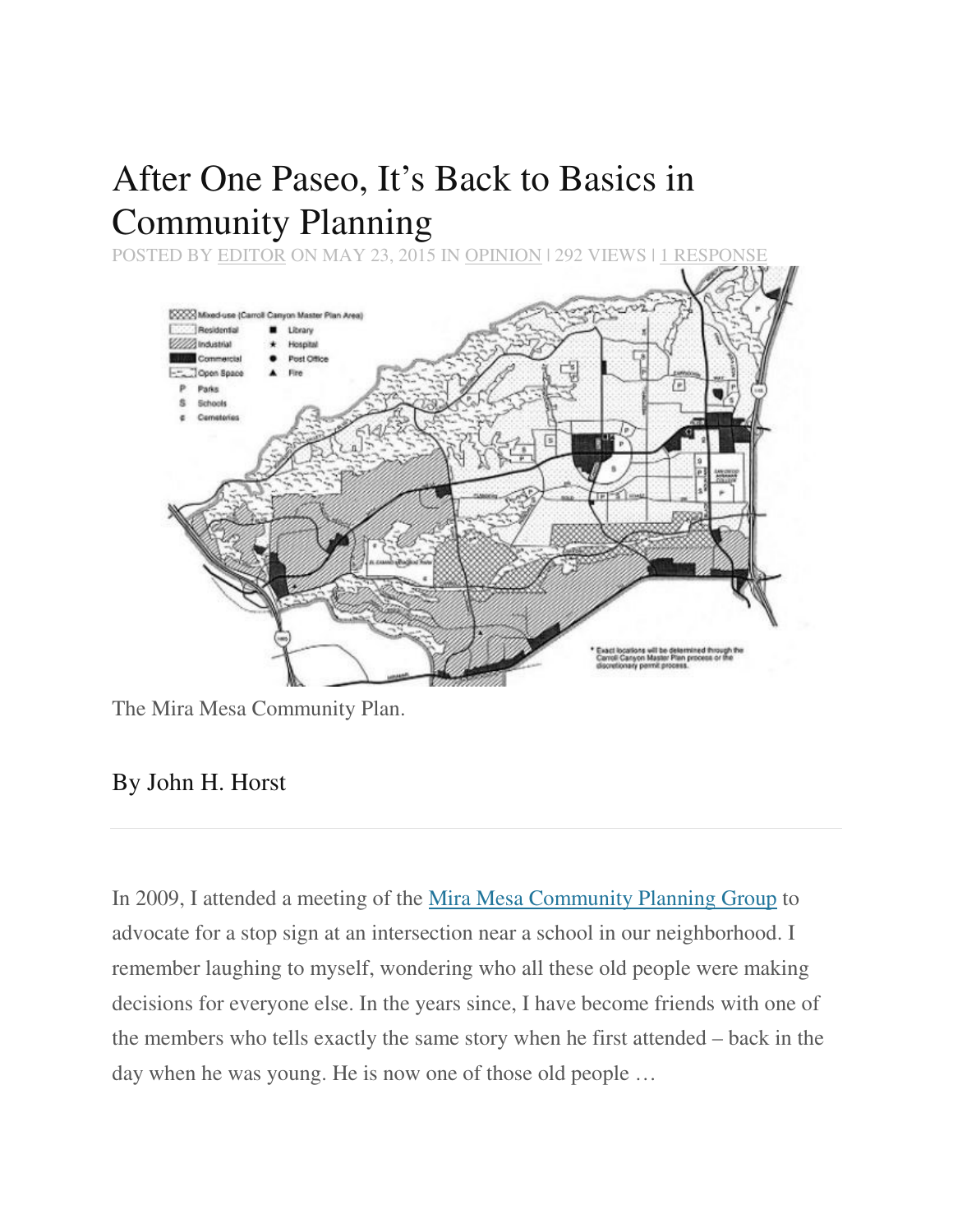A typical community planning group meeting is usually very lightly attended. This has, of course, not been the case recently with the controversy over One Paseo in Carmel Valley. One of the biggest complaints from ordinary people, when they do attend, is the "planning-speak" that only planning group members and the parties presenting to them understand. In an effort to encourage greater participation in local planning groups, I'll outline some of the basics here.



John H. Horst

#### **San Diego City vs. San Diego County**

Both the city and county have recognized planning groups. They are governed by different laws and policies, but the fundamentals are the same. Both have to follow California's 'open meeting' law known as the Brown Act. This forbids members from forming a consensus on an issue before them outside of properly noticed public meetings. It also means the meeting will seem a little formal, and maybe a bit "officious." This is an unfortunate necessity in order to ensure compliance with the law and a fair hearing for everyone. If you live in the city of San Diego, your neighborhood is probably covered by a community planning group. In the unincorporated areas of the county, your neighborhood is likely covered by a county planning group. This is part of the landscape of decision-making in the community, and those decisions will be made by those who show up. So show up!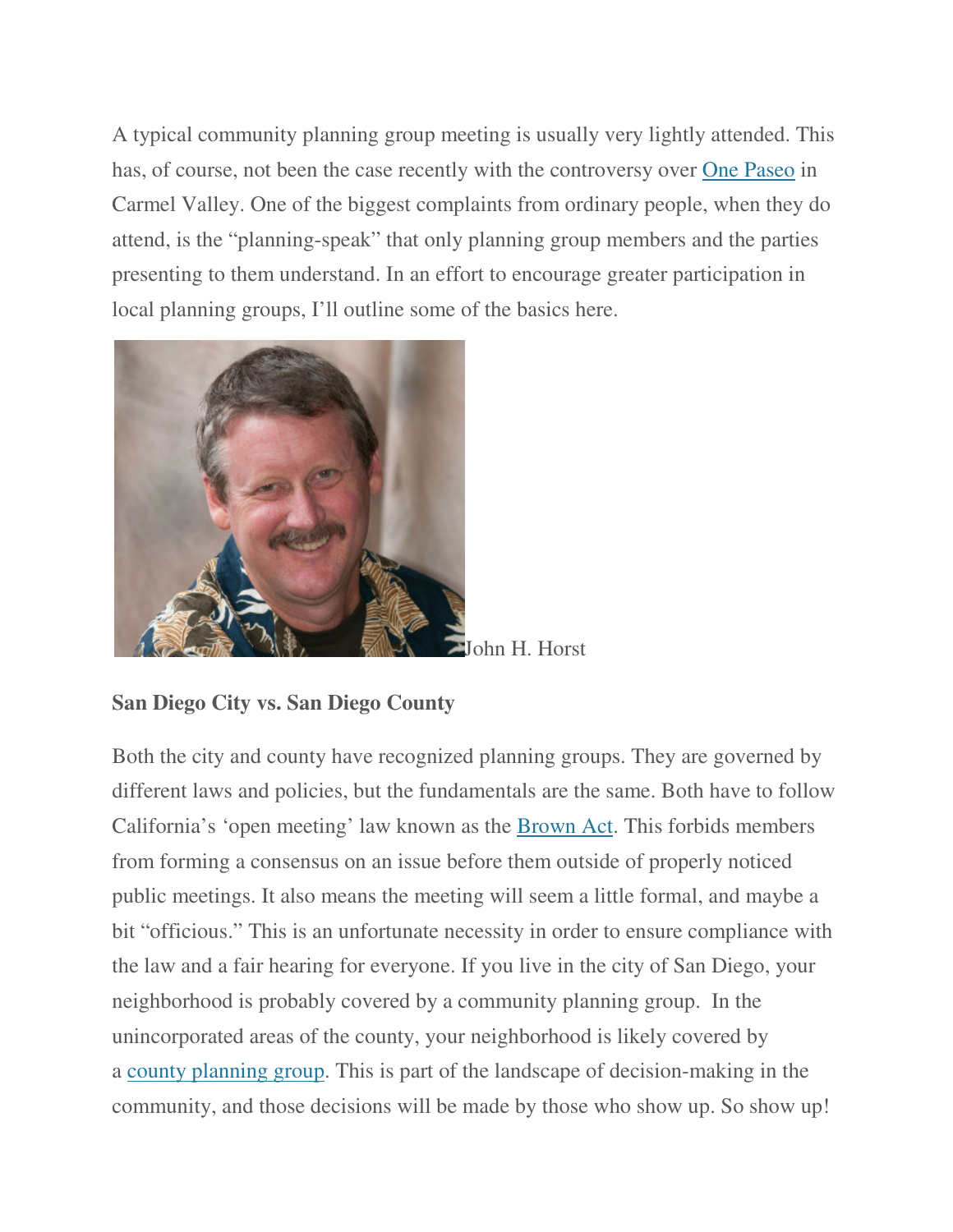#### **Entitlements & Zoning**

A landowner wishing to develop a piece of property will seek what are called "entitlements" from the city. These are essentially allowances for numbers of units, square footage, etc. Communities will be interested in ensuring that these entitlements are consistent with "zoning," the ordinances which limit things like the number of units allowed within a certain acreage. These entitlements will then obligate the developer to provide for things like parking, with the number of spaces depending on what is being entitled.

### **Community Plan & General Plan**

The city of San Diego has a General Plan to guide development over the course of many years. The General Plan is composed of individual Community Plans. These plans incorporate things like population estimates, which in turn (based on the General Plan) then determine things like total park acreage. A community plan will have a map which will show where residential, commercial, industrial, parks and open space will be located within the boundaries of the community plan. These subareas will then be zoned to identify what kinds of residential, commercial and industrial uses can be made of the land.

#### **Community Parks & Neighborhood Parks**

Park acreage deficits are often a sticking point when considering amendments to community plans. It is important to understand that park acreage is mixed mainly between community and neighborhood parks. A community park is a larger park which will be built to support "active use," or various organized youth and adult sports like baseball or softball. A neighborhood park is usually smaller and designed to support "passive use" — a "lay a blanket, have a picnic and fly a kite" park. The distinction is important because passive users want to be able to safely enjoy a park without running the risk of being struck by a stray foul ball. When a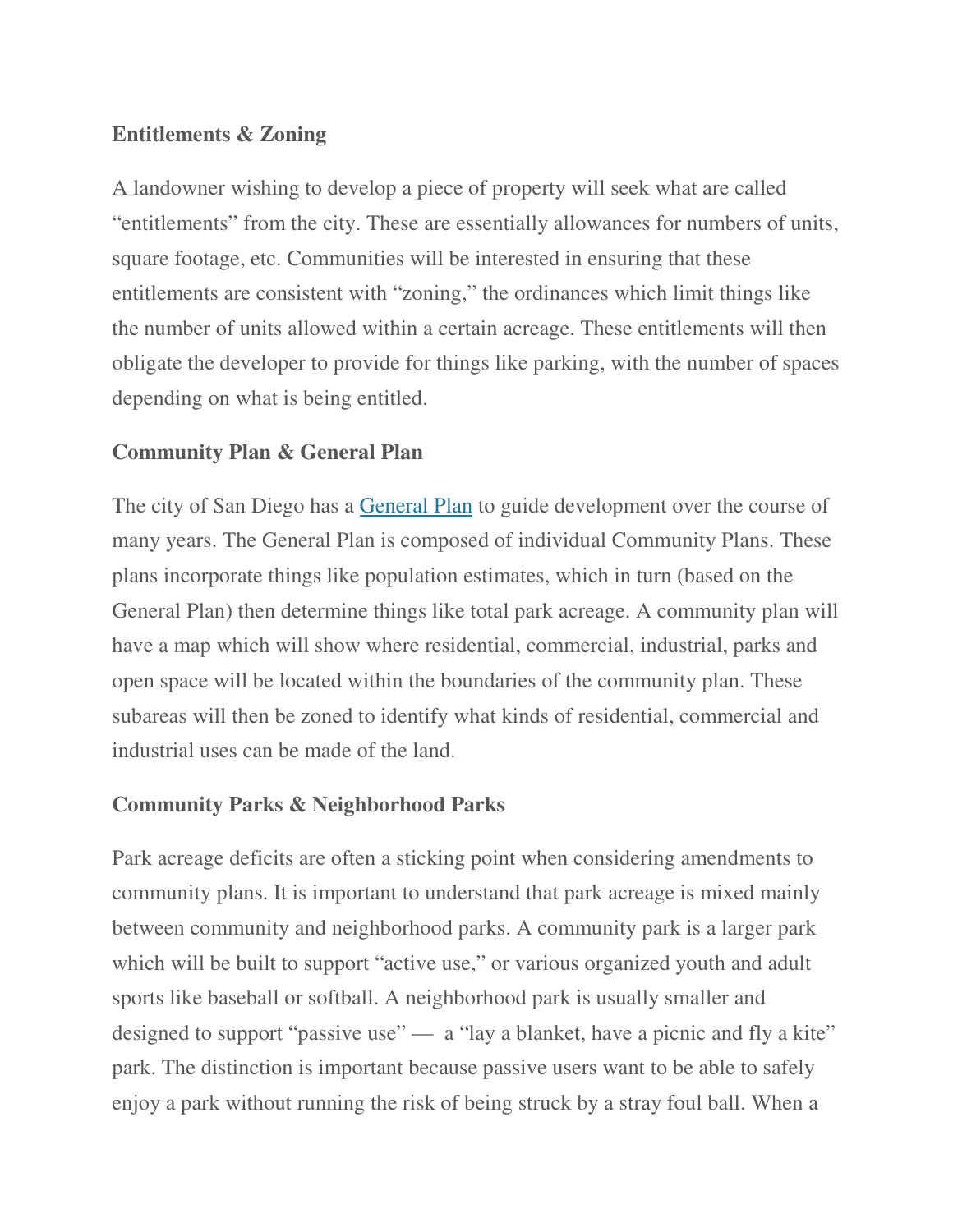community has a deficit of either, active use will usually encroach on passive use and cause controversy in the community.

#### **Community Plan Amendments and Updates**

An "amendment" is usually a relatively minor revision to a community plan. When a large project is proposed, a plan amendment is often required and becomes part of the project when it is submitted to the city. With One Paseo, the controversy stemmed largely from the community plan amendment which entitled Kilroy Realty to develop a very high number of square feet of mixed-use (e.g. commercial and residential together) on a relatively small parcel of land. The community plan required an amendment to allow this, and initial negotiations broke down on this point, with the planning group willing to allow greater density than the original community plan allowed, but not as much as Kilroy wanted. An "update" is a more substantive revision to the plan, and often requires extensive traffic and environmental studies. If a community plan is updated in a timely fashion, developers have reliable guidelines when preparing a project. The lack of these timely updates is at the heart of the One Paseo controversy.

# **Facilities Benefit Assessments (FBA) and Public Facilities Financing Plans (PFFP)**

As a community is built out, developers pay into a fund called the "Facilities Benefit Assessment" (FBA). The amount paid is usually by unit, and payments are made when the permits are issued for the construction of the units. The Mira Mesa Community Plan has a "Public Facilities Financing Plan" (PFFP) which is developed by city staff with input from the planning group. This plan identifies the public facilities for which FBA money will be spent. The facilities can include things like parks, street widening, traffic signals, etc. In Mira Mesa we are looking at innovative ways to arrest storm water runoff from the mesa into the ocean. We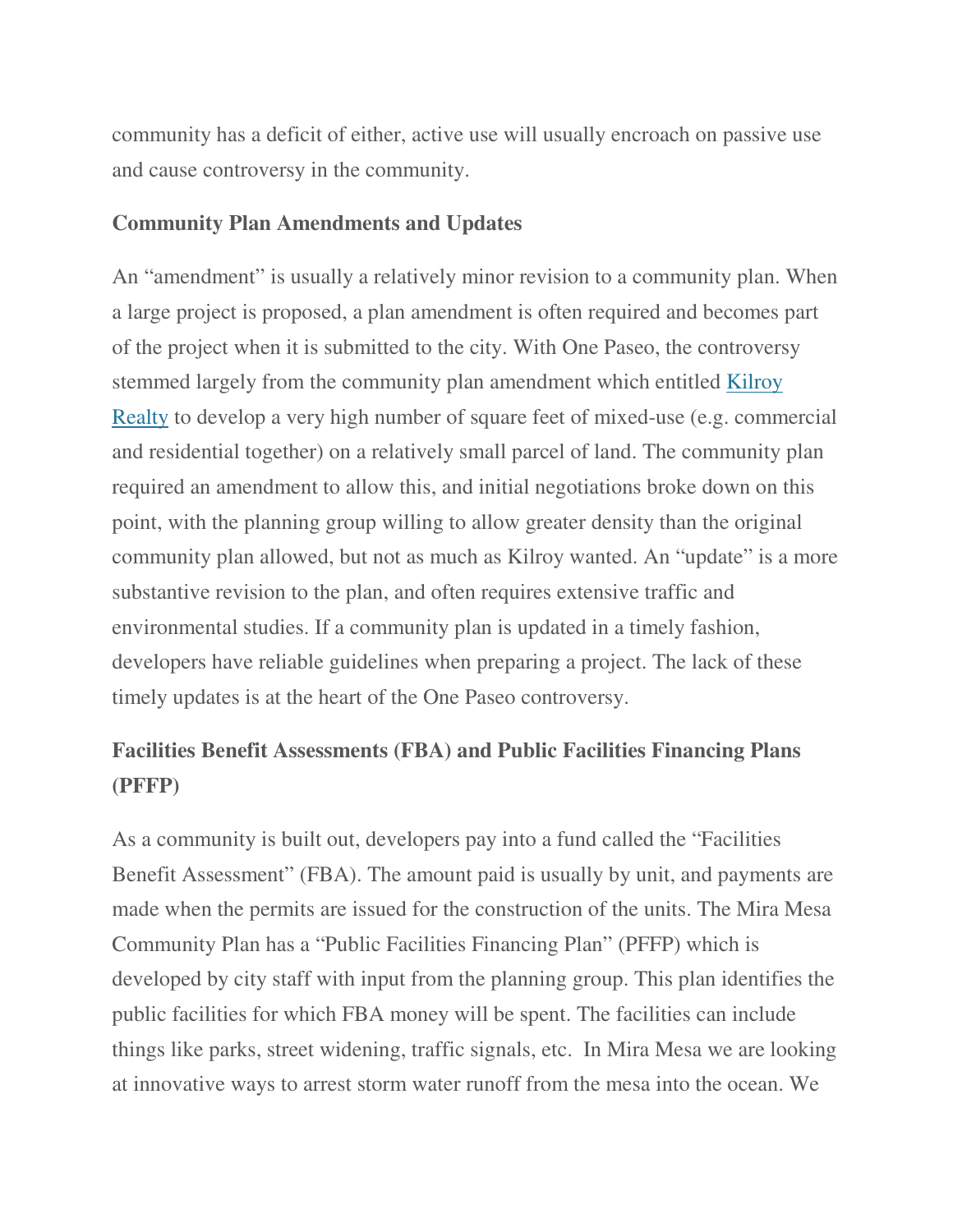may be able to present innovative storm water management ideas to the city by adding these to our PFFP, funding them through our FBA account, and studying their effectiveness.

#### **Property Rights vs. Zoning**

Valuing freedom as we do, it is often asked why a landowner cannot just use their land as they wish. There are a number of reasons:

- We cannot easily make more land to meet the demand. So there has to be some sense to how the land we have will be used. This becomes more important as a city approaches the time when all available acreage has been developed
- While we can debate the size and scope of government, police and fire departments still need to be staffed and equipped, parks need to be built and maintained, and other basics of civic life have to be provided for. Planning and zoning allows for land to be designated in support of a tax base. The mix and rates of these taxes is always a matter of debate, but a budget cannot be made unless there is a way to predict revenue. Stable zoning allow this.
- Public safety requires potentially hazardous uses (e.g. heavy industrial) be segregated from residences and schools. The proximity of these things to each other is the source of controversy in Barrio Logan where residences are literally next door to business using hazardous materials.

There is an awful lot more to community planning. In Mira Mesa I enjoy working with people who have forgotten more about this than I'll ever learn. Having this kind of community memory is critical to the health of a community. Each of our communities has older volunteers with this kind of memory and experience. But our planning groups always need younger blood to soak in these lessons so our communities will have a voice as the need for community leadership is passed on to the next generation. If you're a younger person, you'll probably laugh too at all